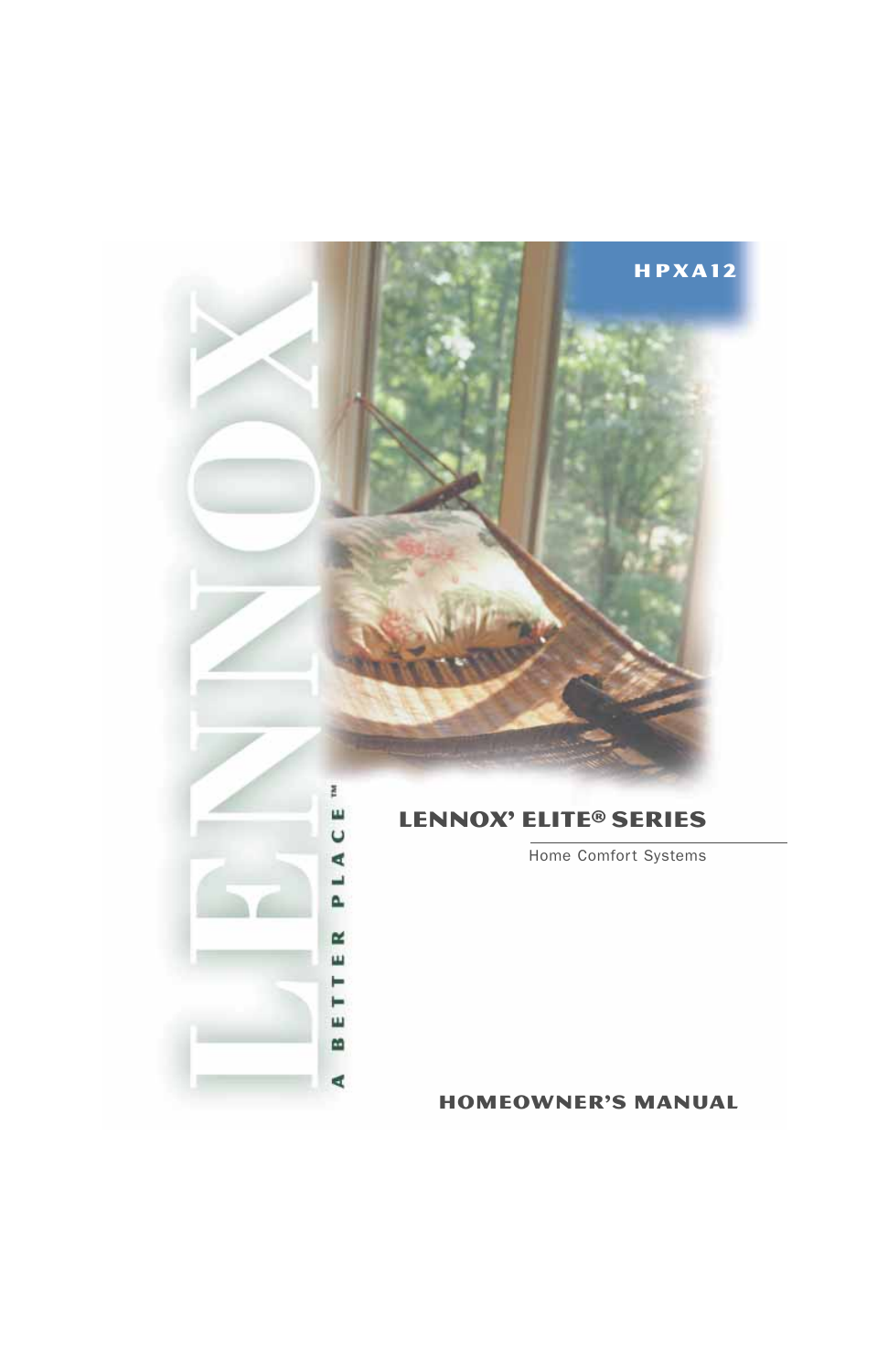# **PROTECT YOUR INVESTMENT...** PROPER MAINTENANCE IS YOUR RESPONSIBILITY

 $\frac{P}{P}$ корык $L$ еппох $\frac{P}{P}$ HPXA12 heat pump with R410A combines environmental responsibility  $\mathcal E$  home comfort. You can count on Lennox to make your home more comfortable, more livable... A Better Place  $\sqrt[m]{ }$ .

### **HPXA12 Heat Pump**

Congratulations! You have made a wise choice with the purchase of your Lennox HPXA12 heat pump with R410A refrigerant. Lennox prides itself in manufacturing high quality products that keep you comfortable and keep your monthly energy bills low, year after year.

### **Warranties**

Your unit is covered by one of the best warranties in the industry. The compressor in your new HPXA12 heat pump is designed for use with



R410A refrigerant and is backed by a 10–year limited warranty. All remaining components are covered by a 5–year limited parts warranty. That's one more reason to trust Lennox.

Your Elite<sup> $M$ </sup> Series heat pump includes a sheet which outlines the warranty and its conditions. Keep your warranty along with other important records



concerning the purchase and maintenance of your heating and cooling equipment.

You should be aware that failure to maintain your system as outlined in this manual will void your equipment warranty.

### **Maintenance**

In order to ensure peak performance, your system must be properly maintained. Clogged filters and blocked airflow prevent your unit from operating at its most efficient level.

Ask your Lennox dealer to show you where your indoor unit's filter is located. It will be either at the indoor unit (installed internal or external to the cabinet) or behind a return air grille in the wall or ceiling. Check the filter monthly and clean or replace it as needed.

Disposable filters should be replaced with a filter of the same type and size. If you are unsure about the filter you need for your system, call your Lennox dealer for assistance.

### **Important!**

**Turn off electrical power to the unit at the disconnect switch before performing any maintenance. The unit may have multiple power supplies.**

Many indoor units are equipped with re-usable foam filters. These filters can be cleaned with a mild soap and water solution. Rinse the filter thoroughly and let it dry completely before it is returned to the unit or grille.

**The filter and all access panels must be in place any time the unit is in operation.**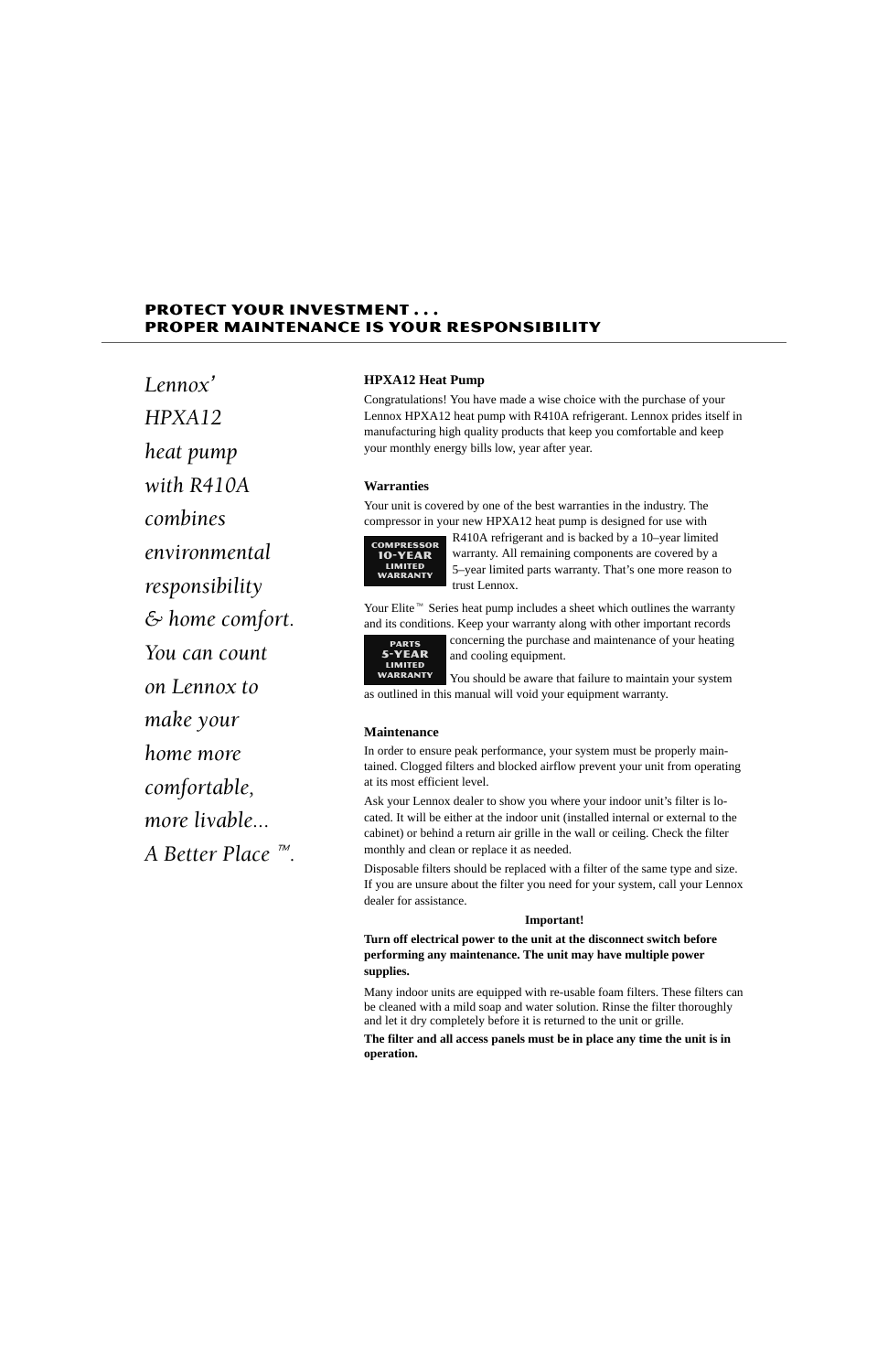Your system may be equipped with an electronic air cleaner which will provide respiratory relief by removing up to 90 percent of all airborne particles which pass through it. If it is, ask your dealer to instruct you on its maintenance.

Your indoor evaporator coil is equipped with a drain pan to collect condensate formed as your system removes humidity from the inside air. Have your dealer show you where the main condensate drain (and auxiliary drain, if applicable) runs and how to check the drain for any obstruction.

It is also very important to provide unrestricted airflow to the outdoor unit. Leaves, trash or shrubs crowding the unit cause the outdoor unit



to work harder and use more energy. Keep shrubbery trimmed away from the unit and periodically check for debris which may have collected around the unit.

# *Lennox Dealers*

Nobody knows more about the care and operation of your new Lennox equipment than your Lennox dealer. Your Lennox dealer is your best choice for routine maintenance or service. Lennox' Quality Dealer Standards program ensures that when you call your Lennox dealer, you can count on prompt, courteous and professional service.

Before the start of each heating and cooling season, the following service checks should be performed by a qualified service technician.

### **As always, electrical power to the unit must be turned off prior to any unit maintenance.**

- The outdoor and indoor coils should be inspected and cleaned. The outdoor coil may be flushed with a water hose.

*NOTE – It may be necessary to flush the outdoor coil more frequently if it is exposed to substances which are corrosive or which block airflow across the coil (e.g., pet urine, cottonwood seeds, etc.)*

- The refrigerant lines should be visually inspected and the coils should be checked for leaks.

- Wiring should be checked for loose connections.
- Voltage must be checked at the indoor and outdoor units (units operating).
- The amp-draw at the outdoor fan motor and indoor blower motor should be checked. Values should be compared with those given on unit nameplate.
- Indoor unit filters should be cleaned or replaced.
- The refrigerant charge should be checked and system pressures should be gauged.
- The condensate drain line should be checked for free and unobstructed flow and it should be cleaned, if necessary.

## *Heat Pump Operation*

Your new Lennox heat pump has several characteristics that you should be aware of:

Your heat pump satisfies heating demand by delivering large amounts of warm air into the living space. This is quite different from gas- or oil-fired furnaces or an electric furnace which deliver lower volumes of considerably hotter air to heat the space.

Do not be alarmed if you notice frost on the outdoor coil in the winter months. Frost develops on the outdoor coil during the heating cycle when temperatures are below 45°F (7°C). An electronic control activates a defrost cycle lasting 5 to 15 minutes at preset intervals to clear the outdoor coil of the frost. During the defrost cycle, you may notice steam rising from the outdoor unit. This is a normal occurrence. The thermostat may engage auxiliary heat during the defrost cycle to satisfy a heating demand; however, the unit will return to normal operation at the conclusion of the defrost cycle.

Your Lennox HPXA12 heat pump is equipped with a compressor crankcase heater which protects the compressor from refrigerant slugging during cold weather operation. If power to your unit has been interrupted for several hours or more, set the room thermostat selector to the "Emergency Heat" setting to obtain temporary heat without the risk of serious equipment damage. In this operating mode, all heating demand will be satisfied by auxiliary heat. Compressor operation is locked out during Emergency Heat operation. After a six-hour compressor crankcase heater warm-up period, the thermostat can be switched to the "Heat" setting and normal operation will resume.